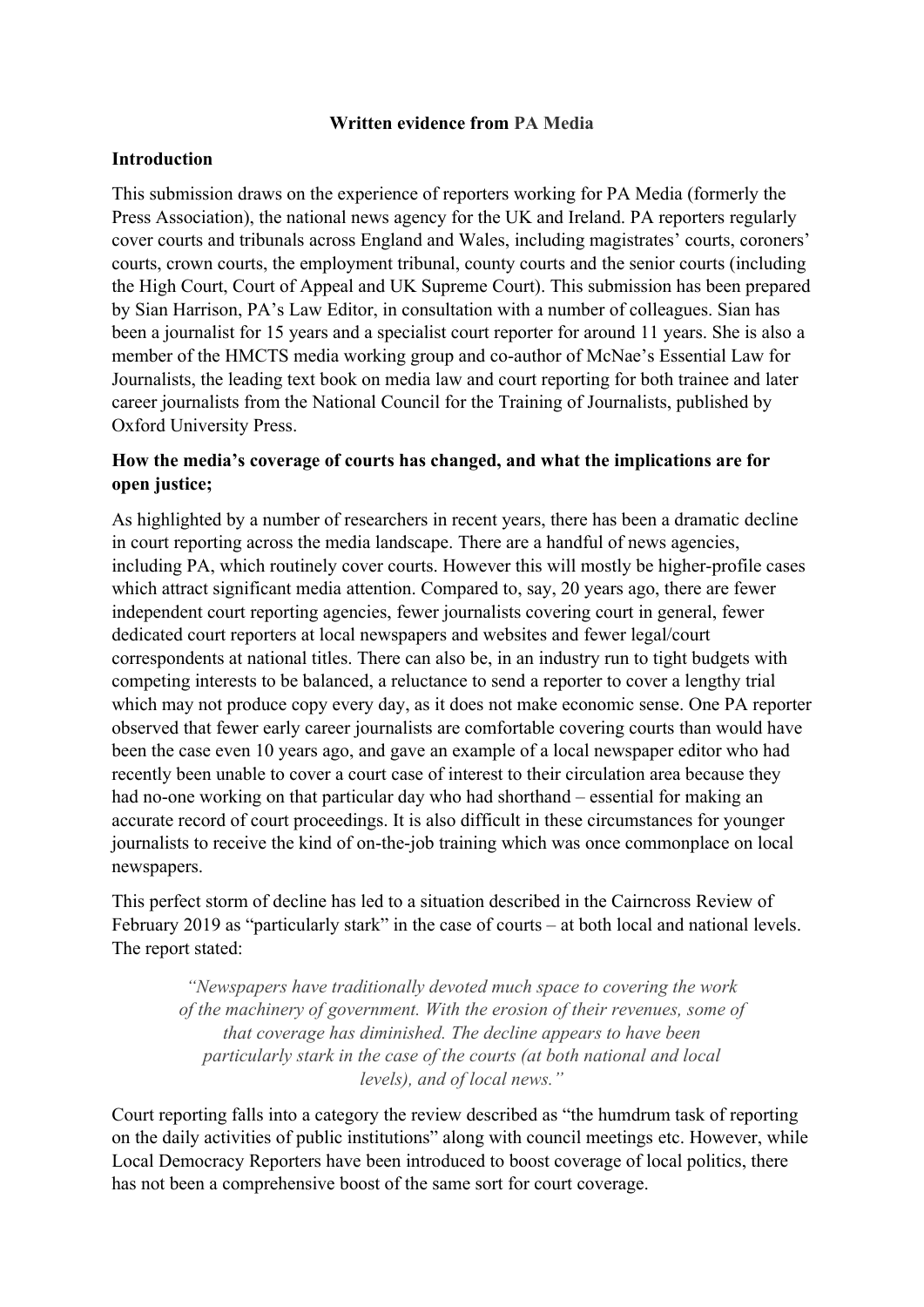Quoting Jeremy Bentham, Lord Justice Toulson stated in *R (Guardian News and Media Ltd) v City of Westminster Magistrates' Court* [2012] [EWCA](https://www.bailii.org/ew/cases/EWCA/Civ/2012/420.html) [Civ](https://www.bailii.org/ew/cases/EWCA/Civ/2012/420.html) [420:](https://www.bailii.org/ew/cases/EWCA/Civ/2012/420.html)

*"Open justice. The words express a principle at the heart of our system of justice and vital to the rule of law. The rule of law is a fine concept but fine words butter no parsnips. How is the rule of law itself to be policed? … In a democracy, where power depends on the consent of the people governed, the answer must lie in the transparency of the legal process. Open justice lets in the light and allows the public to scrutinise the workings of the law, for better or for worse. Jeremy Bentham said … 'Publicity is the very soul of justice. It is the keenest spur to exertion and the surest of all guards against improbity. It keeps the judge himself while trying under trial'."*

It is difficult to see how the media can continue to perform this important function properly at a time when dwindling resources mean many courts across the country will go uncovered most days. Research has shown that, where courts mostly go uncovered and court staff, judges and magistrates become less used to seeing journalists regularly, there are often more difficulties for journalists when accessing hearings – for example in academic Richard Jones' recent paper on court reporting<sup>1</sup>. As highlighted in the Cairncross Review, a study carried out by Brian Thornton at Winchester University found that court reporting in the four years from 2012 to 2016 had dropped by 30% in the national newspapers and by 40% in regional newspapers. And in 2018, Lord Igor Judge, a former Lord Chief Justice, called this decline a threat to the justice system. Justice needs to be seen to be done, he argued, ideally by those who can accurately and impartially inform the public about the legality of rulings. These comments are unsurprising when considering the role of court reporters as the "eyes and ears" of the public. Court reporting can be a highly specialised area of journalism and having dedicated specialists who are able to properly understand and interpret complex information for the ordinary reader, whilst also being ready to challenge reporting restrictions in the public interest (i.e. representing the public's right to know and arguing in favour of freedom of expression), is essential. One of the reasons we fight to maintain a PA presence at various courts is that we often advocate on behalf of the whole press. It is falling more and more on individual reporters to deal with legal challenges as budgets are cut and legal expertise are lost with staff who leave.

Press attendance being lower in general is of real concern as it contributes towards a democratic deficit. If Parliamentary business was conducted daily without a single journalist being there to report on it, with no sessions being recorded or broadcast live, it would be obvious to most that there would be something very wrong with that. However, there is much going on in our courts that we are not seeing or hearing about and this is largely unnoticed by the wider public. The fewer cases that are reported, the less aware the public is of the rule of law and the less informed they are as to whether the administration of justice is functioning as it should. Judges and lawyers will sometimes, in the presence of a reporter, highlight a particular difficulty within the justice system. One such example was a Lord Justice of appeal

<sup>&</sup>lt;sup>1</sup> "It's the Best Job on the Paper" – The Courts Beat During the Journalism Crisis, Richard Jones (£) <https://www.tandfonline.com/doi/abs/10.1080/17512786.2021.1910980?journalCode=rjop20> The article is behing a paywall but is summarised here: [https://www.thejusticegap.com/court-reporters-typically-have-the-press-bench](https://www.thejusticegap.com/court-reporters-typically-have-the-press-bench-to-themselves/)[to-themselves/](https://www.thejusticegap.com/court-reporters-typically-have-the-press-bench-to-themselves/) and here: [https://www.transparencyproject.org.uk/court-transparency-academic-and-policy](https://www.transparencyproject.org.uk/court-transparency-academic-and-policy-updates/)[updates/](https://www.transparencyproject.org.uk/court-transparency-academic-and-policy-updates/)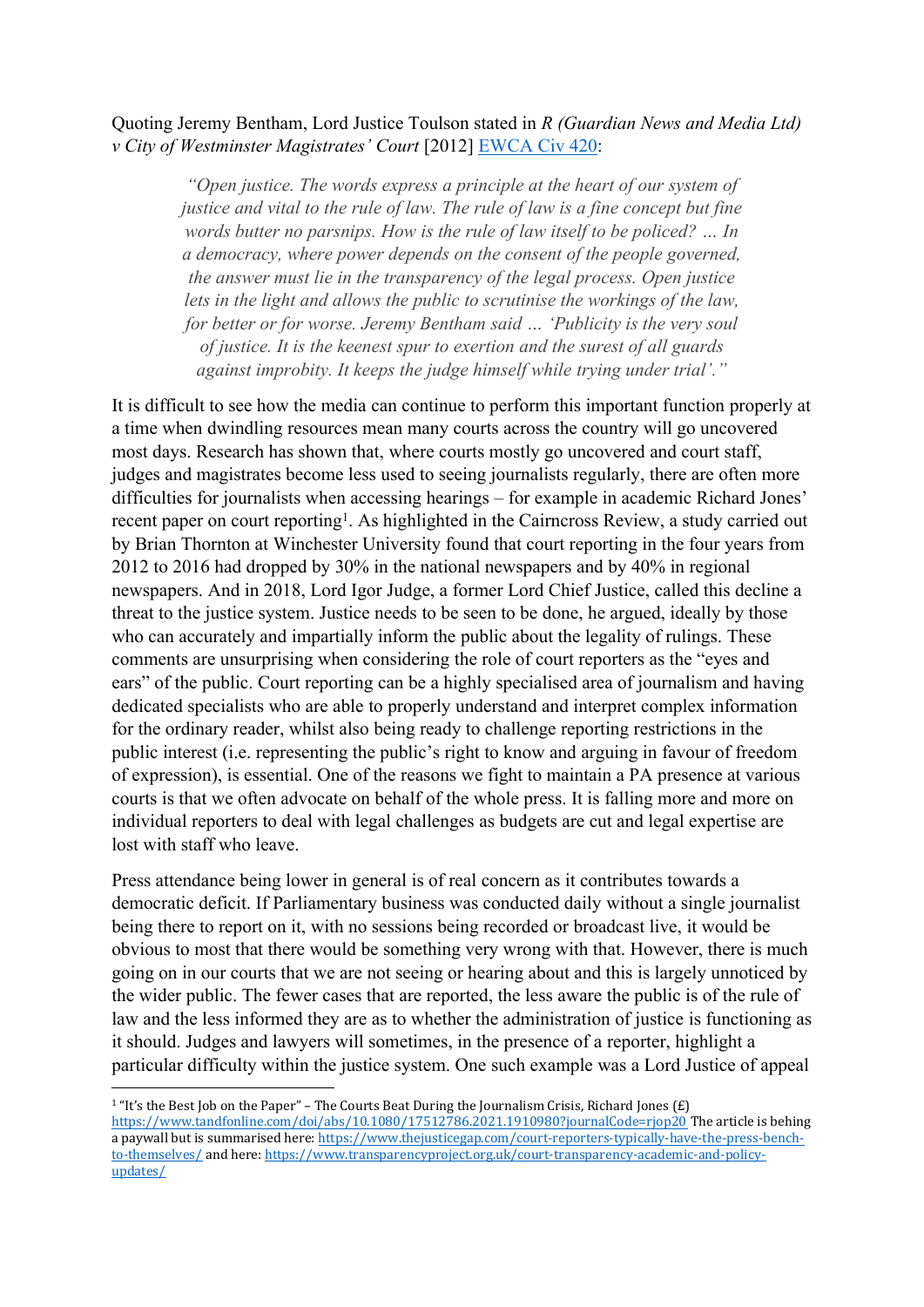who drew attention to a crisis with the court translators service, which was resulting in translators not being sent to courts at the right time and therefore having an impact in terms of delays and wasted expense across the criminal justice system<sup>2</sup>. Another important aspect of court reporting is to be able to spot wider patterns and to investigate trends in crime/inquests etc.

### **What barriers there are to the media obtaining information from the courts;**

Generally speaking, the main obstacles to obtaining information arise out of a lack of any centralised mechanisms for doing so. As one PA reporter observes, beyond checking the most basic of information (name, age, DOB, charges, names of counsel, judge etc), access to information varies as between respective judges, magistrates, counsel and court staff. Access to documents continues to be a problem for journalists in some courts. In criminal law, there has been a court protocol for access to prosecution evidence put before the jury in place for over 15 years, however Rod Minchin, a reporter for PA in the South West region, said that it can "feel like you start from scratch every time you seek a document". Rod covered the trial which led to the case of *The Guardian v R v Kingshott et al* [2016] EWCA Crim 58 and was involved in the early stages of the argument for the CCTV footage. However, as his experience as described above demonstrates, this hasn't resulted in consistent and widespread application of the current rules.

In the higher civil courts, it is almost impossible to report a case without obtaining the documents placed before the judge/s. They contain all the underlying information in a case and counsel will mostly advocate on points of law, knowing the judge/s will have read all of the background ahead of the hearing. However there hasn't been a formal mechanism of obtaining documents in these courts for more than 10 years. Previously, journalists and law reporters could ask a court clerk or associate to see the skeleton arguments, or claim form and particulars (depending on the type of hearing). But from around 2011 onwards, files were no longer available for court staff to provide them to the press. Currently journalists are reliant on legal representatives to provide skeleton arguments for hearings in the senior courts. In cases where lawyers refuse to supply a skeleton or similar document, journalists must raise the matter with the judge – taking up valuable court time. The most significant ruling on the issue of access to documents is *Cape Intermediate Holdings v Dring* [2019] UKSC 38. The Supreme Court itself has provided skeleton arguments for cases it was hearing on two occasions – in *Miller & Anor v Secretary of State for Exiting the European Union* [2017] UKSC 5 and *Miller v The Prime Minister* [2019] UKSC 41. These two cases were of huge public interest and importance, and it was recognised that the documents should be provided via the court's website. However, these are the only occasions on which this has happened. On other occasions in high profile cases, including Johnny Depp's libel claim against News Group Newspapers, which was heard over three weeks in July 2020, PA has obtained documents from legal teams and distributed them to the press. This was no small feat in a case where the documents and exhibits ran to thousands of pages and the list of press representatives grew longer by the day. Urgent consideration should be given to providing access to documents for journalists in a more formal and centralised way. Some documents are available on the e-filing system (for some cases in the Business and Property Courts and Queen's Bench Division of the High Court). However these are only available for a fee and

<sup>2</sup> The court translators issue was summarised here: <https://www.bbc.co.uk/news/uk-17009115>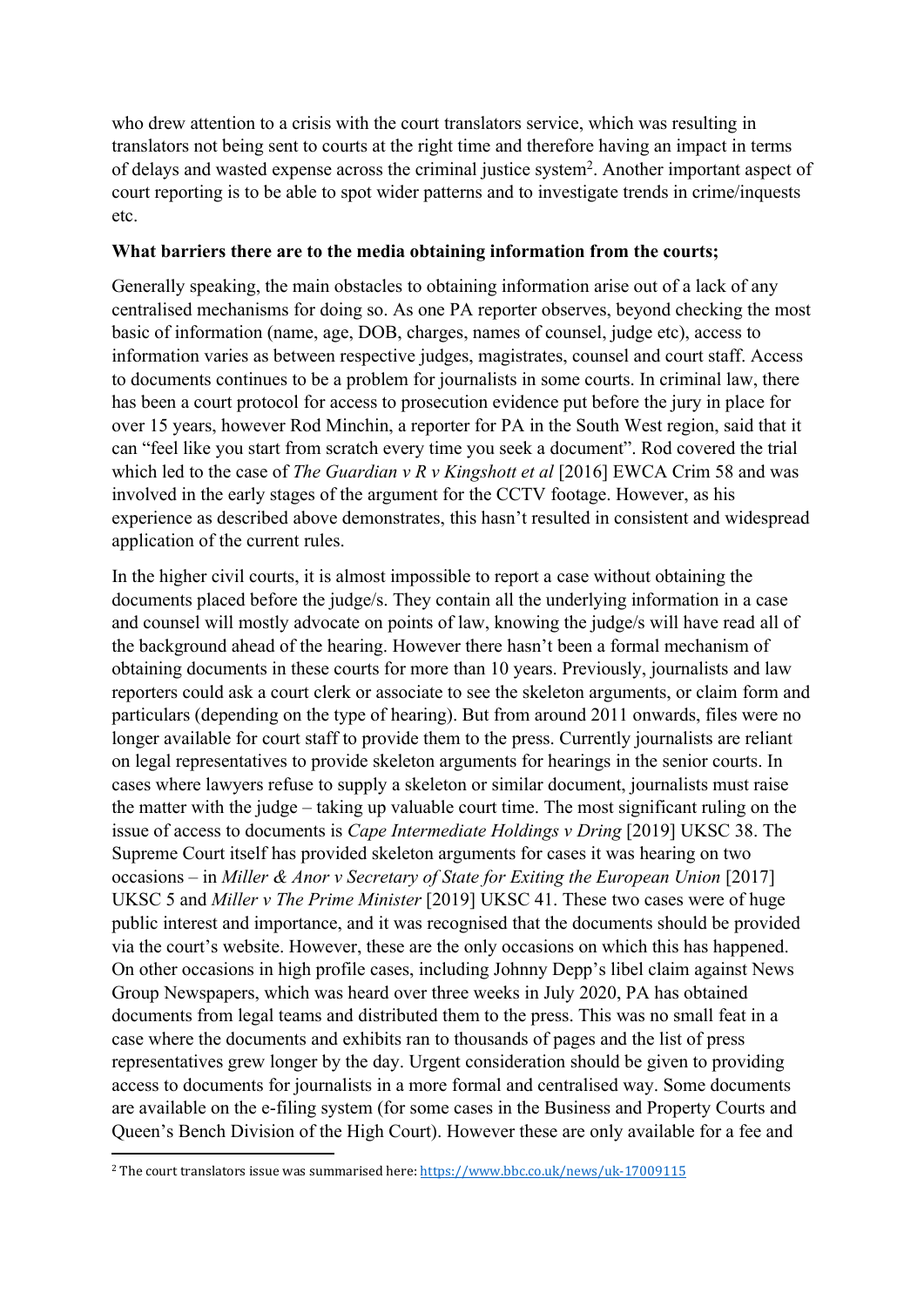media organisations would not be able to afford to access documents in every case of interest in this way. The only other mechanism for accessing documents filed with the court is to pay a fee of £255 for an application to the relevant court office. Again, this is prohibitively expensive for media organisations wishing to obtain documents for a large volume of court cases and, in any case, should not be charged in situations where journalists are entitled to receive such information in accordance with the law.

Most reporting restriction orders are not routinely or uniformly given out and it is the responsibility of individual journalists to check whether any restrictions are in place in any given case. Some applications for reporting restrictions are distributed to the media via the PA Alerts Service. However, this is not able to distribute orders which have already been made.

## **What could be done to make information on court cases more transparent and accessible;**

A number of reporters who regularly cover Crown courts have expressed their view that there should be a limited area of the Digital Case System available for journalists. Through discussions at meetings of the HMCTS Media Working Group, I understand this is not something currently being considered. However, work needs to be done on finding some way for journalists to access the information they need in a timely manner. There could also me more information on court lists regarding what type of case is involved, time estimates etc. And finding some way to provide access to court documents would be a major step towards improving transparency.

# **The implications of social media for court reporting and open justice;**

One of the issues brought to the fore by social media is that people who don't know enough about media law can potentially breach rules (e.g. the Contempt of Court Act 1981, injunctions, etc) whereas journalists and media organisations must keep abreast of the media law landscape in order to avoid the potential pitfalls. This can sometimes create a sense among some members of the public that journalists are holding information back, when in fact they are reporting responsibly. On a more positive note, social media has enabled wider understanding of the legal system. There are now several legal commentators using Twitter (e.g. Secret Barrister, Joshua Rozenberg) who use social media to explain often complex legal issues for the general public. There are also numerous legal social media accounts discussing issues in the criminal justice system, eg legal aid cuts, lack of court time, length it takes to investigate and charge crimes, etc. Since 2011, the media have been able to live tweet court proceedings (in fact it's wider than Twitter and allows all text-based communications) without requesting permission from the court. Members of the public are also free to live-tweet but must ask permission. There are many examples of journalists utilising social media in a positive way to bring attention to cases of public interest. Also many journalists and media organisations use social media to keep readers and followers updated on what's happening in cases they are covering. Some of the drawbacks include journalists being targeted on social media for reporting court cases, sometimes in unpleasant and intimidating terms. One such example was during the Stephen Yaxley-Lennon contempt of court hearing, where journalists at the Old Bailey were harassed on social media after being identified by acolytes of Yaxley-Lennon.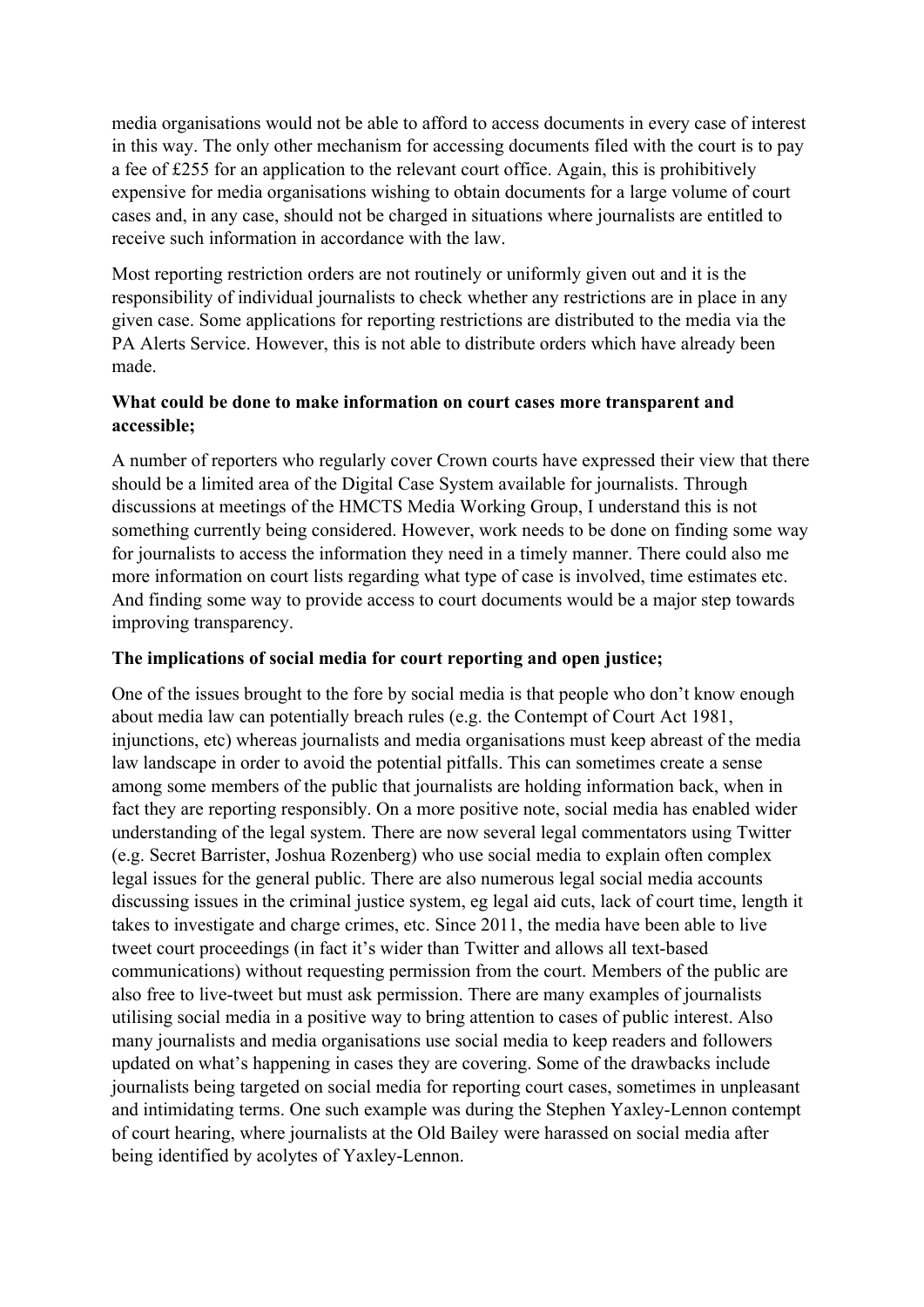# **The effect of court reform and remote hearings on open justice.**

### **Remote hearings**

The fast pace of change necessitated by the lockdown measures introduced to prevent the spread of Covid-19 resulted in a lot of trial and error. A patchwork of video conferencing software including Skype, Zoom and MS Teams was used initially. By about May 2020, the Cloud Video Platform (CVP) was in use in some courts and was being rolled out across the court estate. This is to be replaced soon and it is hoped the new system will provide improved remote facilities. There has been a wide variation in accessibility to remote hearings as between different courts and different judges/clerks etc. So the introduction of more formal arrangements through the two bills currently going through Parliament – Police, Crime, Sentencing and Courts Bill & Judicial Review and Courts Bill – will be welcome provided it does not further impede access.

## **Court Reform in the Judicial Review and Courts Bill**

Expansion of Single Justice Procedure (SJP) – 38

This is the most alarming part of the bill as far as journalists are concerned as there is a lack *of transparency already in the majority of court cases as a result of the SJP. Putting more cases into this category will undoubtedly impede the principle of open justice, as journalists have reported that they are currently unable to obtain all of the information they need to report a case in a timely manner about cases using the SJP. Court reporters also often hear information that can be important later in a case at a first appearance, and removing the need for some of these will also result in a lack of transparency.*

9C Inquests without a jury to be conducted at a hearing or in writing (amending the Coroners and Justice Act 2009)

*Coroners should have to inform members of the press of an intention to conduct an inquest in writing so media organisations can formulate an argument about whether to oppose a written hearing, in order to assist the Coroner to reach a conclusion on public interest matters.*

Police, Crime, Sentencing and Courts Bill

167 (Inserts 85A into Courts Act 2003)

85A

2) If the proceedings are specified under subsection (8)(a), the court may direct that images or sounds of the proceedings are to be transmitted electronically for the purpose of enabling persons not taking part in the proceedings to watch or listen to the proceedings. (3) A direction under subsection (2) may authorise only the following types of transmission— (a) transmission to designated live-streaming premises, or (b) transmission to which individuals are given access only having first identified themselves to the court (or to a person acting on behalf of the court).

*This is currently done in most courts by contacting court staff (listings, clerks, associates etc) to request links to hearings on a given day. However it should be noted this does not fully*